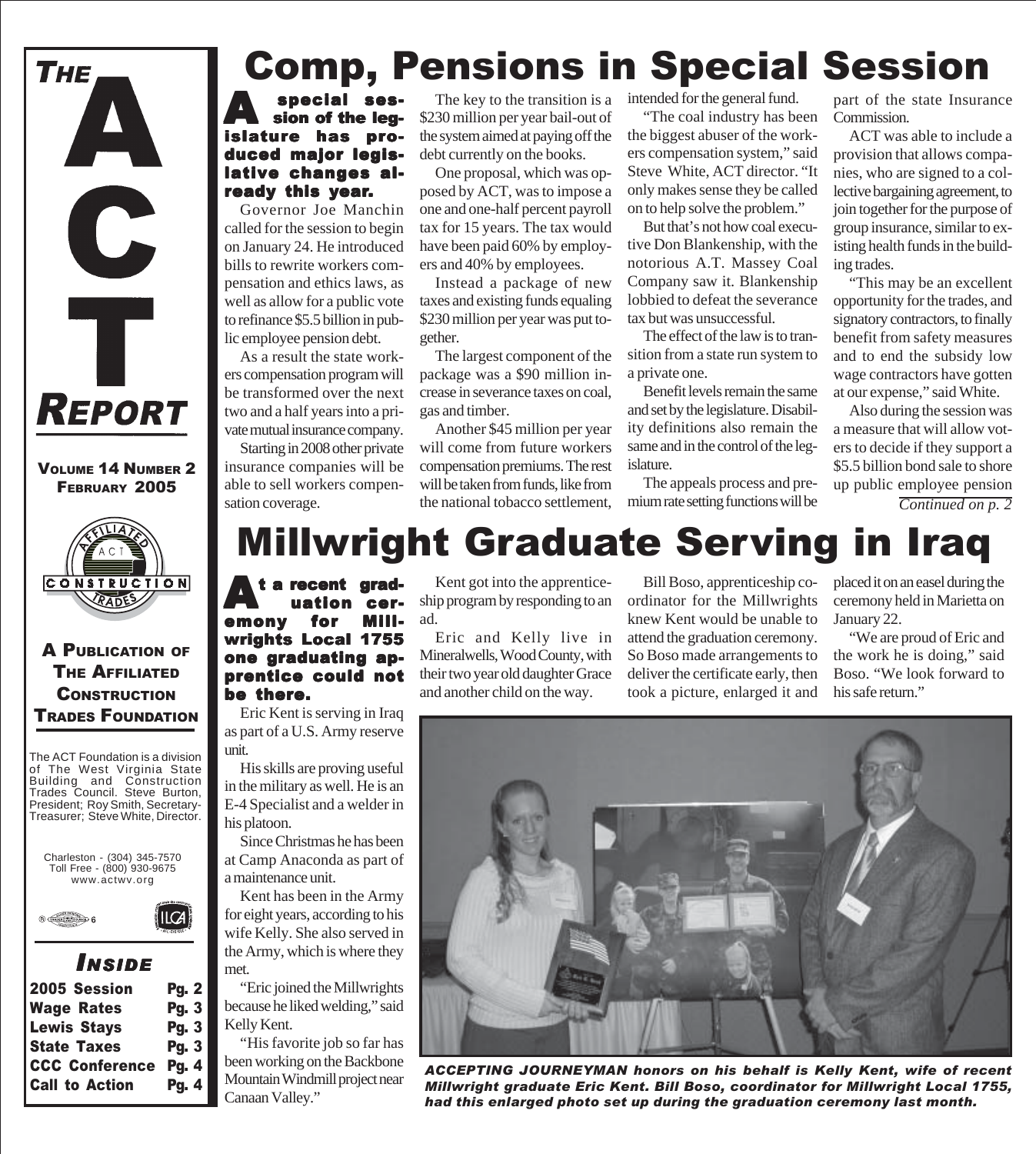# 2005 Legislative Session Underway

<sup>I</sup>he 2005 legislative session began only ten days after the close of a special session that already brought major changes.

High on the agenda of the West Virginia State Building Trades and ACT is a measure to require all bidders on public works projects to have health care plans.

State wage laws include health care payments in the wage rates workers receive on public projects. But some companies do not offer health plans.

That leaves workers without insurance which is part of the many problems that plague our current health care system.

Rising health care costs make it harder and harder for workers to keep their health insurance. Having more people with insurance cuts down on the uncompensated care costs hospitals and health providers pass on to those who have insurance.

"Health care costs are a major part of all recent contract negotiations," said Jim Ross, Business Manger for the Electrical Workers in Parkersburg.

Also on the Trades agenda is legislation to regulate so called "527 groups." Through a loophole in federal and state law these groups poured millions of dollars into local elections last year. Most dramatic was the defeat of Supreme Court Justice

Warren McGraw, as much by Don Blankenship, a coal company executive, as his electoral opponent Brent Benjamin.

Blankenship was able to skirt election laws that only allow \$1000 contributions to candidate by forming a 527 group. He then funneled millions into the anti-McGraw effort, including corporate money which would have been illegal to give a candidate.

The proposed law, which passed a pre-session committee in January, would require the 527 groups to follow the same

### **Legislative Conference February 23**

The West Virginia State Building Trades and the ACT Foundation will be hosting their annual legislative conference on Wednesday, February 23 at 10:00 am.



The conference will be held at the office of the WV State Building Trades, 600 Leon Sullivan Way, Charleston.

> For more information contact your Business Representative.

law that any other PAC or candidate must already follow in the state. Contributions would be limited to \$1000 per election and corporations would not be able to give.

A companion bill to try a new way for candidates to get money was also passed by the committee.

The "Clean Election" bill

*"HEALTH CARE COSTS ARE A MAJOR PART OF ALL RECENT CONTRACT NEGOTIATIONS" JIM ROSS, IBEW*

> would allow a person to run for office and get limited public funds if they could first get 75 people for a House race or 200 for a Senate race to give \$5 contributions.

If a person qualified they would not be able to spend their own money or take money from others.

The method has proved successful in Arizona and Maine.

If the bill passes it will fund a Senate and two House races during the 2006 election cycle.

The measure is voluntary. Another bill promoted by ACT is one to revamp economic development credits to assist

The bonds will lock in payments for the pension program which, except for the past few years, has been terribly

*CONTINUED FROM P. 1*

*Special*

The vote may take place next

A reorganization bill passed which now makes the head of a number of state agencies directly

funds.

underfunded.

summer or fall.

union pension funds to invest in West Virginia.

There are plenty of tax credits and other incentives in current code but none that are aimed at the \$1.5 billion in union pension fund assets of union building trades workers.

The proposal will rewrite existing incentives to give better interest rates and more secure in-

> vestment opportunities to union funds rather than tax credits. Also ex-

pected dur-

ing the session is a major push for table games at the four existing race tracks in the state.

Pennsylvania recently passed a bill to allow slot machines at their tracks and the racing industry anticipates a major slow down at West Virginia tracks as a result.

It is argued that table games are needed to keep people coming to the tracks and keep state revenue coming in.

The State Building Trades has not taken a position on this issue at this time.

Another hot topic will be more calls for tort reform.

In the target of business and

#### accountable to the Governor rather than that agency's governing board.

The West Virginia Development Office, West Virginia Housing Development Fund, and the state School Building Authority directors were among those included.

However, existing board members will stay in place rather than new appointments as had first been proposed.

A strengthening of the states

Governor Manchin is a part of insurance law called 'third party bad faith.'

This bad faith law is used when an insurance company refuses to pay, not to their client, but to the person who was injured by the client.

If an insurance company simply refuses to pay a claim there is little a person can do without some sort of law.

Insurance companies claim West Virginia's law is driving up premiums costs. However, they will not commit to lower premium costs if the law is changed.

Other legal changes are sought which restrict the ability of average people to go to court if they are injured. Insurance companies and major corporations are hoping these restrictive laws will pass and make it harder for law suits to be brought against them.

A bill to encourage apprenticeship opportunities on state construction projects is in the drafting stage. The concept is for the state, the largest purchaser of construction services in West Virginia, to support apprenticeship programs by requiring apprentices on state jobs.

Also a bill to license plumbers and sprinkler fitters is being reworked.

ethics laws including more investigatory powers, passed with some controversial changes. Lawmakers added a 'gag order' provision that penalized a person who made a complaint to the Ethic Board if they also talked to the media. Governor Manchin signed the bill but called on legislators to eliminate the provision, which may be unconstitutional.

The special session ended on Saturday, January 29 with all of the Governor's bill passing.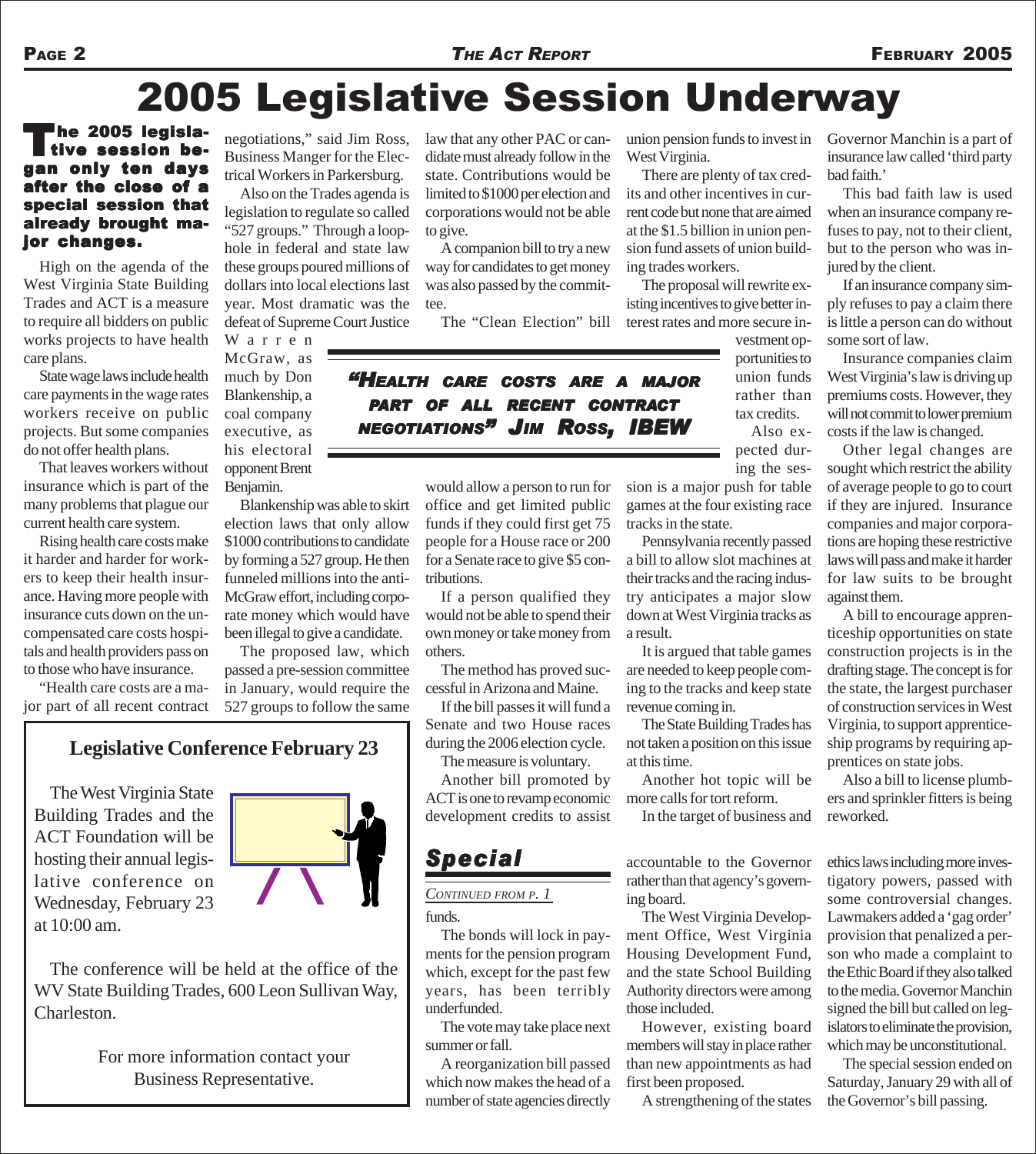# 2005 Wage Rates Blocked

### State prevailing over the state. wage rates are under attack again.

The anti-worker Associated Builders and Contractors of WV has filed a protest of the 2005 wage rates set by the Department of Labor claiming the method used was faulty.

This is the exact same challenge used in 2003 that was unsuccessful.

The argument made both years is that the data sent in from contractor surveys does not contain enough information for each classification in each county.

They further argue the data submitted by unions should not be allowed.

Each year the Department of Labor sends out thousands of wage surveys to contractors all

They also contact labor unions to ask for data, as allowed by law.

Unions provide their collective bargaining agreements as evidence of the negotiated wages between workers and contractors for each area of the state.

The contracts represent the wages paid to thousands of workers by hundreds of employers in the state.

In contrast the ABC represents only a few contractors in the state.

"The fact is the ABC contractors don't send in wage surveys," said Bill Dean, president of the Upper Ohio Valley Building Trades."

"They cry about the process but don't participate. The union-

Corporations Dodge Taxes

ized sector does all the work and the ABC just complains."

The 2003 challenge was denied by an Administrative Law Judge after extensive hearings.

A Supreme Court case in Hardy County a few years ago had already gone over the arguments about the duties of the Labor Department.

The ABC then appealed to Kanawha County Circuit Court and lost. Judge Duke Bloom found no reason to reverse the Labor Department or the ALJ.

This process took almost 10 months, during that time the 2003 wage rates were not put into place. The law says that challenged rates don't go into effect.

The ABC then went to the WV Supreme Court of Appeals *Continued on p. 4*

## Lewis Heads DOL "GOV OK'S HELMETS-TO-HARDHATS"

Governor Joe<br>
Manchin has announced he has asked current Commissioner of Labor Jim Lewis to remaining in office.

That's good news for workers and their families.

Lewis, is a member of Plumbers and Fitters Local 565 in Parkersburg and a former employee of the ACT Foundation.

As Commissioner of Labor Lewis has implemented important new laws such as the Crane Operators Licensing Act and the state undocumented worker law.

He also is in charge of enforcing important laws regarding prevailing wages, overtime, child labor, contractor licensing, elevator safety and manufactured housing.

"Jim is an asset to the entire state and we applaud Governor Manchin for recognizing his talents and asking him to stay," said Roy Smith, Secretary-Treasurer of the WV State Building

Trades.

Smith also expressed approval for Manchin's recognition of the building trades 'Helmetsto-Hardhats' campaign.

Manchin mentioned the program in his State of the State Address.

The effort is aimed at linking men and women in the armed services to building trades apprenticeship programs when they leave the military.

The program matches returning veterans with the various trades within the construction industry.

He committed to signing a Resolution to show the full support of the State and aid in the promotion of the program.

"We want the hard working service people to join out programs when they are ready to go back to civilian life," said Smith. "They have skills we want and a work ethic in demand."

More information can be found online at www.helmetstohardhats.org.

### **Apprenticeship Conference April 19-22**

Apprenticeship may be an old concept but it is changing rapidly.

Stay in touch with the latest initiatives, methods and regulations.

Attend the annual apprenticeship conference at Pipestem State Park on April 19th through 22nd.

A variety of speakers will be on hand delivering information aimed at improving apprenticeship programs.



Sponsored by the WV Joint Labor Union Management Apprenticeship & Training Advisory Council.

If you want more information about the conference, please contact Odie Parkins @ 304-428-1891.

Many of the est, most profitable companies are pay- companies paying little or no state income taxes.

That's according to a study released by Citizens for Tax Justice, and the Institute on Taxation and Economic Policy.

The ACT Foundation helped release the report in West Virginia.

"The data in our report shows in stark terms just how successful large corporations have become at shirking their tax responsibilities to state and local governments," said Robert S. McIntyre, Director of Citizens for Tax Justice and an author of the study.

"As a result individual tax payers and purely in-state (usually smaller) businesses are paying a heavy price."

The study looked at available

annual reports for 252 of the Fortune 500 corporations since 2001.

71 profitable corporations managed to pay no state income taxes in at least one of the years between 2001 to 2003.

Companies with a presence in West Virginia, including Merrill Lynch, BB&T, Manpower, Toys "R" Us, and Marriott International were among those with no net state income tax in at least one year out of the three year period included in the study.

On average over the three years, the 252 profitable companies' net state income tax payments were only 2.3 percent of their US profits, or about onethird of the 6.8 percent average statutory state corporate tax rate across the country.

These are all profitable companies. For example, Merrill Lynch, who operate in West Virginia paid no state income taxes from 2001 to 2003, yet they amassed \$8.8 billion in pretax US profits those years.

 The 252 corporations studied avoided an estimated \$41.7 billion in state income taxes over three years.

The study helps explain the decline in West Virginia state corporate income tax collections. Companies have avoided state taxes by using loopholes such as profit shifting among states, or simply taking advantage of state tax breaks created by the legislature.

"The fact is large corporations are paying less while small business and working families are paying more," said Steve White, Director of the ACT Foundation.

"Given our state budget concerns our legislature must make sure corporations are paying their fair share of state taxes."

The study is available online at http://www.ctj.org.